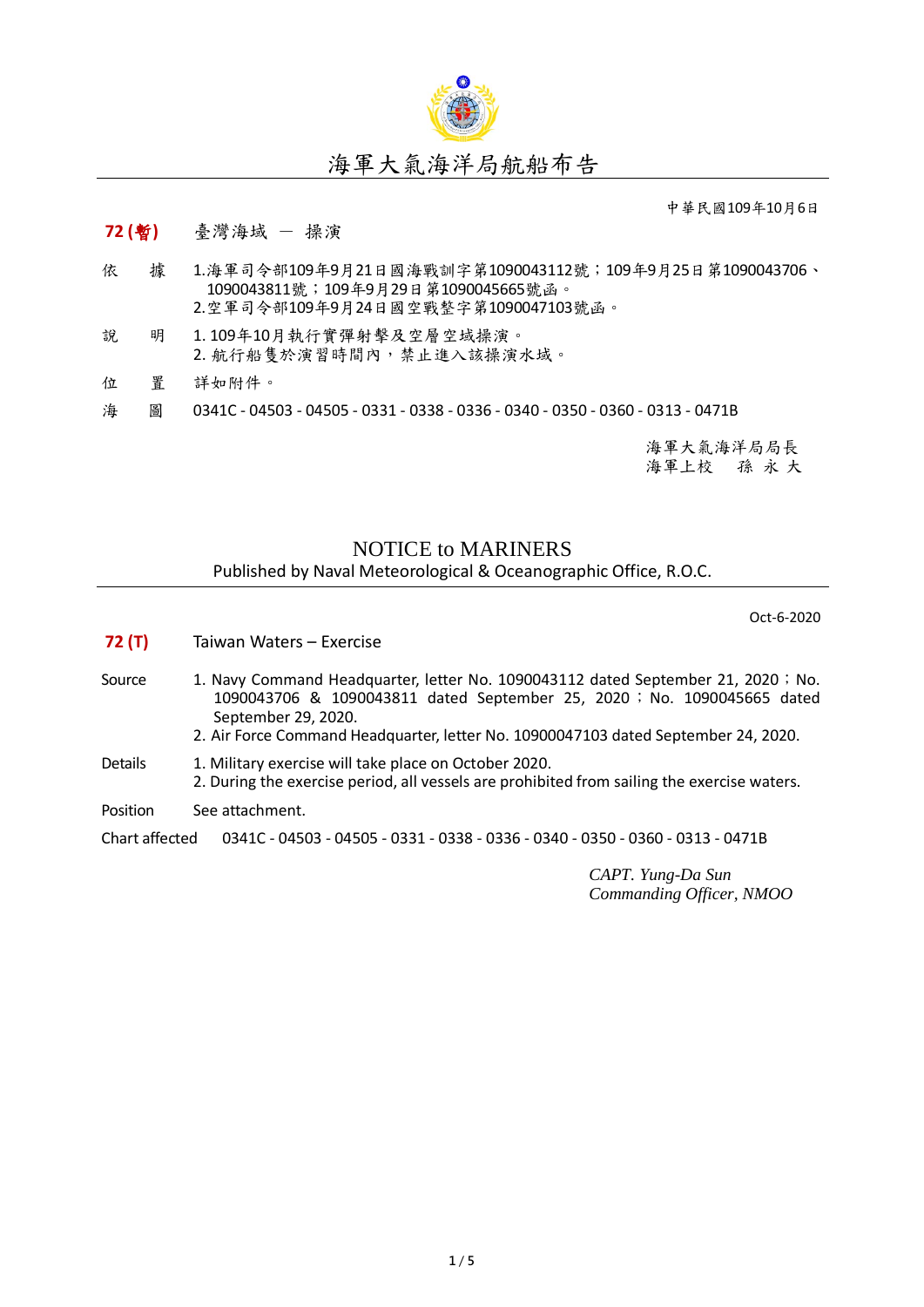| 日期<br>Date |          | 起訖時間<br>Time | (WGS84)<br>點 位 Position                                                                                                                                                                                                                                                                                                                                                                                                                                                                              |
|------------|----------|--------------|------------------------------------------------------------------------------------------------------------------------------------------------------------------------------------------------------------------------------------------------------------------------------------------------------------------------------------------------------------------------------------------------------------------------------------------------------------------------------------------------------|
| (A)        | 20201013 | 1500-1800    | ◎海軍空層空域操演(Navy Airspace Exercise)<br>Đ,<br>N 24°57'00.0", E 122°20'00.0"<br>A<br>$\overline{B}$<br>N 24°54'00.0", E 122°55'00.0"<br>$\overline{\mathsf{C}}$<br>N 24°41'00.0", E 122°55'00.0"<br>N 24°35'00.0", E 122°40'00.0"<br>D<br>N 24°20'00.0", E 122°40'00.0"<br>E<br>N 24°20'00.0", E 122°10'00.0"<br>F<br>中心點: N 24°40'00.0"、E 122°26'00.0"<br>危險區域:中心點半徑20浬所涵蓋之範圍<br>Central point: N 24°40'00.0", E 122°26'00.0"<br>Dangerous area: Central point with a radius of 20<br>nautical miles.   |
| (B)        | 20201013 | 1500-1800    | ◎海軍空層空域操演(Navy Airspace Exercise)<br>N 24°16'00.0", E 122°11'00.0"<br>N 24°16'00.0", E 122°39'00.0"<br>Α<br>B<br>N 24°07'00.0", E 122°47'00.0"<br>C<br>N 24°05'00.0". E 122°54'00.0"<br>D<br>N 23°46'00.0", E 122°54'00.0"<br>E<br>N 23°47'00.0", E 122°02'00.0"<br>F<br>N 23°48'00.0", E 122°02'00.0"<br>G<br>N 24°02'00.0" \ E 122°33'00.0"<br>中心點:<br>危險區域:中心點半徑20浬所涵蓋之範圍<br>Central point: N 24°02'00.0", E 122°33'00.0"<br>Dangerous area: Central point with a radius of 20<br>nautical miles. |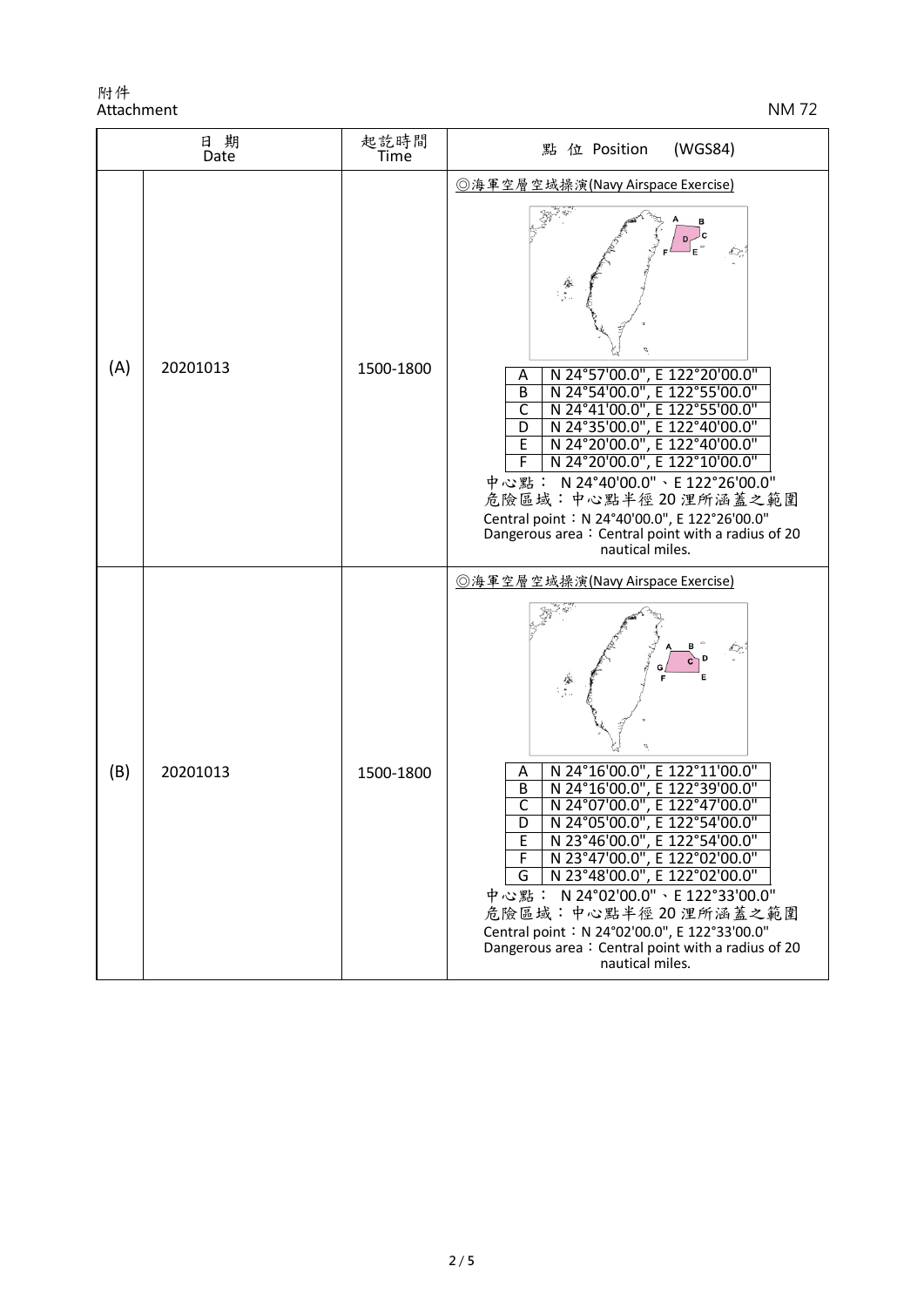| 日期<br>Date |                                                                     | 起訖時間<br>Time      | (WGS84)<br>點 位 Position                                                                                                                                                                                                                                                                                                                                                                |
|------------|---------------------------------------------------------------------|-------------------|----------------------------------------------------------------------------------------------------------------------------------------------------------------------------------------------------------------------------------------------------------------------------------------------------------------------------------------------------------------------------------------|
| (C)        | 20201005 - 20201008<br>20201012 - 20201014                          | (翌日)<br>1600-0759 | ◎海軍空層空域操演(Navy Airspace Exercise)<br>N 22°45'00.0", E 119°45'00.0"<br>A<br>N 22°45'00.0", E 119°56'00.0"<br>B<br>N 22°30'00.0", E 119°56'00.0"<br>$\mathsf{C}$<br>N 22°30'00.0", E 119°45'00.0"<br>D<br>中心點: N 22°38'00.0"、E 119°51'00.0"<br>危險區域:中心點半徑5浬所涵蓋之範圍<br>Central point: N 22°38'00.0", E 119°51'00.0"<br>Dangerous area: Central point with a radius of 5<br>nautical miles. |
| (D)        | 20201001-20201015<br>20201016 - 20201031<br>※更正 第62號航船布告附件第(D)項操演時間 | 0800-2200         | ◎海軍實彈射擊操演(Navy Firing Exercise)<br>N 22°42'54.0", E 120°05'29.0"<br>Α<br>N 22°42'54.0", E 120°15'29.0"<br>N 22°38'54.0", E 120°16'29.0"<br>B<br>$\overline{\mathsf{C}}$<br>中心點: N 22°42'00.0"、E 120°12'00.0"<br>危險區域:中心點半徑5浬所涵蓋之範圍<br>Central point: N 22°42'00.0", E 120°12'00.0"                                                                                                     |
| (E)        | 20201015                                                            | 2100-2300         | Dangerous area: Central point with a radius of 5<br>nautical miles.<br>◎海軍空層空域操演(Navy Airspace Exercise)                                                                                                                                                                                                                                                                               |
|            | 20201022                                                            | 0700-1500         | N 22°19'00.0", E 119°30'00.0"<br>N 22°26'00.0", E 119°53'00.0"<br>N 21°56'00.0", E 120°16'00.0"<br>N 21°49'00.0", E 119°55'00.0"<br>Α<br>B<br>$\overline{\mathsf{C}}$<br>D<br>中心點: N 22°08'30.0"、E 119°54'30.0"<br>危險區域:中心點半徑20浬所涵蓋之範圍<br>Central point: N 22°08'30.0", E 119°54'30.0"<br>Dangerous area: Central point with a radius of 20<br>nautical miles.                         |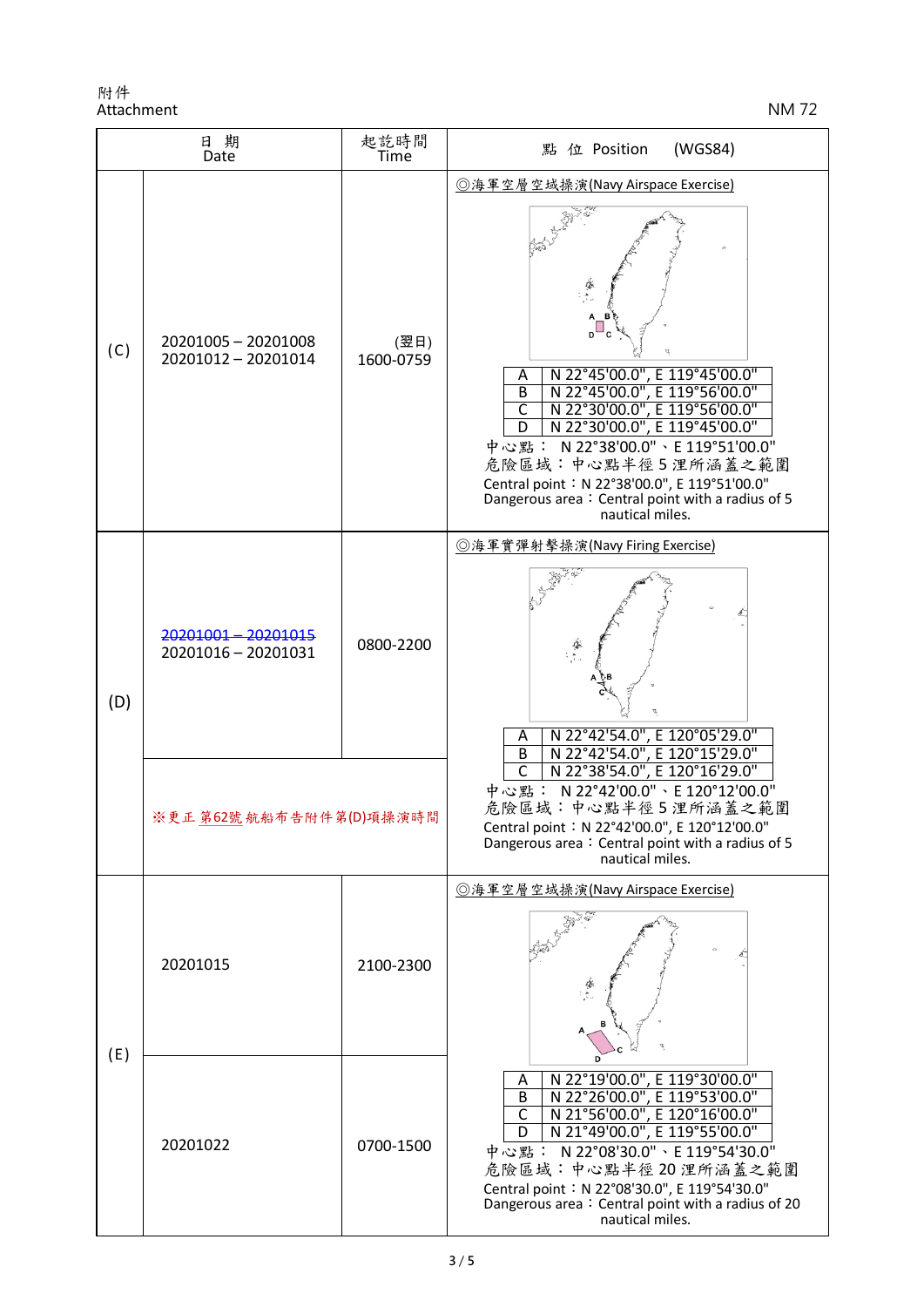| 日期<br>Date |                      | 起訖時間<br>Time | 點 位 Position<br>(WGS84)                                                                                                                                                                                                                                                                                                                                                                                                                                                                                                                                                                                                                                                                                           |
|------------|----------------------|--------------|-------------------------------------------------------------------------------------------------------------------------------------------------------------------------------------------------------------------------------------------------------------------------------------------------------------------------------------------------------------------------------------------------------------------------------------------------------------------------------------------------------------------------------------------------------------------------------------------------------------------------------------------------------------------------------------------------------------------|
| (F)        | 20201015             | 2100-2300    | ◎海軍空層空域操演(Navy Airspace Exercise)<br>N 22°47'00.0", E 119°28'00.0"<br>A<br>В<br>N 22°47'00.0", E 119°44'00.0"<br>C<br>N 22°14'00.0", E 119°44'00.0"<br>D<br>N 22°20'00.0", E 118°57'00.0"<br>中心點: N 22°30'00.0"、E 119°36'00.0"<br>危險區域:中心點半徑15浬所涵蓋之範圍<br>Central point: N 22°30'00.0", E 119°36'00.0"<br>Dangerous area: Central point with a radius of 15<br>nautical miles.                                                                                                                                                                                                                                                                                                                                     |
|            | 20201009<br>20201027 | 1400-1530    | ◎海軍空層空域操演(Navy Airspace Exercise)<br>D<br>Е<br>G<br>н<br>M<br>J N<br>N 21°51'00.0", E 119°50'00.0"<br>Α<br>N 22°00'00.0", E 119°00'00.0"<br>KG<br>B<br>N 21°38'00.0", E 119°00'00.0"<br>C<br>N 22°10'00.0", E 117°35'00.0"<br>D<br>E<br>N 22°00'00.0", E 118°55'00.0"<br>KH<br>F<br>N 21°37'00.0", E 118°55'00.0'<br>G<br>N 21°20'00.0", E 117°35'00.0"                                                                                                                                                                                                                                                                                                                                                           |
| (G)        | 20201022             | 0800-1000    | N 21°05'00.0", E 117°45'00.0"<br>н<br>N 21°37'00.0", E 119°53'00.0"<br>KJ<br>N 21°05'00.0", E 119°47'00.0"<br>N 21°39'00.0", E 120°04'00.0"<br>К<br>N 21°48'00.0", E 120°44'00.0"<br>L<br>KL<br>N 21°05'00.0", E 120°40'00.0"<br>M<br>N 21°05'00.0", E 119°59'00.0"<br>N<br>N 21°45'00.0", E 119°18'00.0"<br>中心點:<br>[KG]<br>[KH] N 21°47'00.0", E 118°15'00.0"<br>[KJ] N 21°19'00.0", E 118°47'00.0"<br>[KL] N 21°21'30.0", E 120°23'30.0"<br>危險區域:中心點半徑20浬所涵蓋之範圍<br>Central point: [KG] N 21°45'00.0", E 119°18'00.0"<br>[KH] N 21°47'00.0", E 118°15'00.0"<br>[KJ] N 21°19'00.0", E 118°47'00.0"<br>[KL] N 21°21'30.0", E 120°23'30.0"<br>Dangerous area: Central point with a radius of 20<br>nautical miles. |